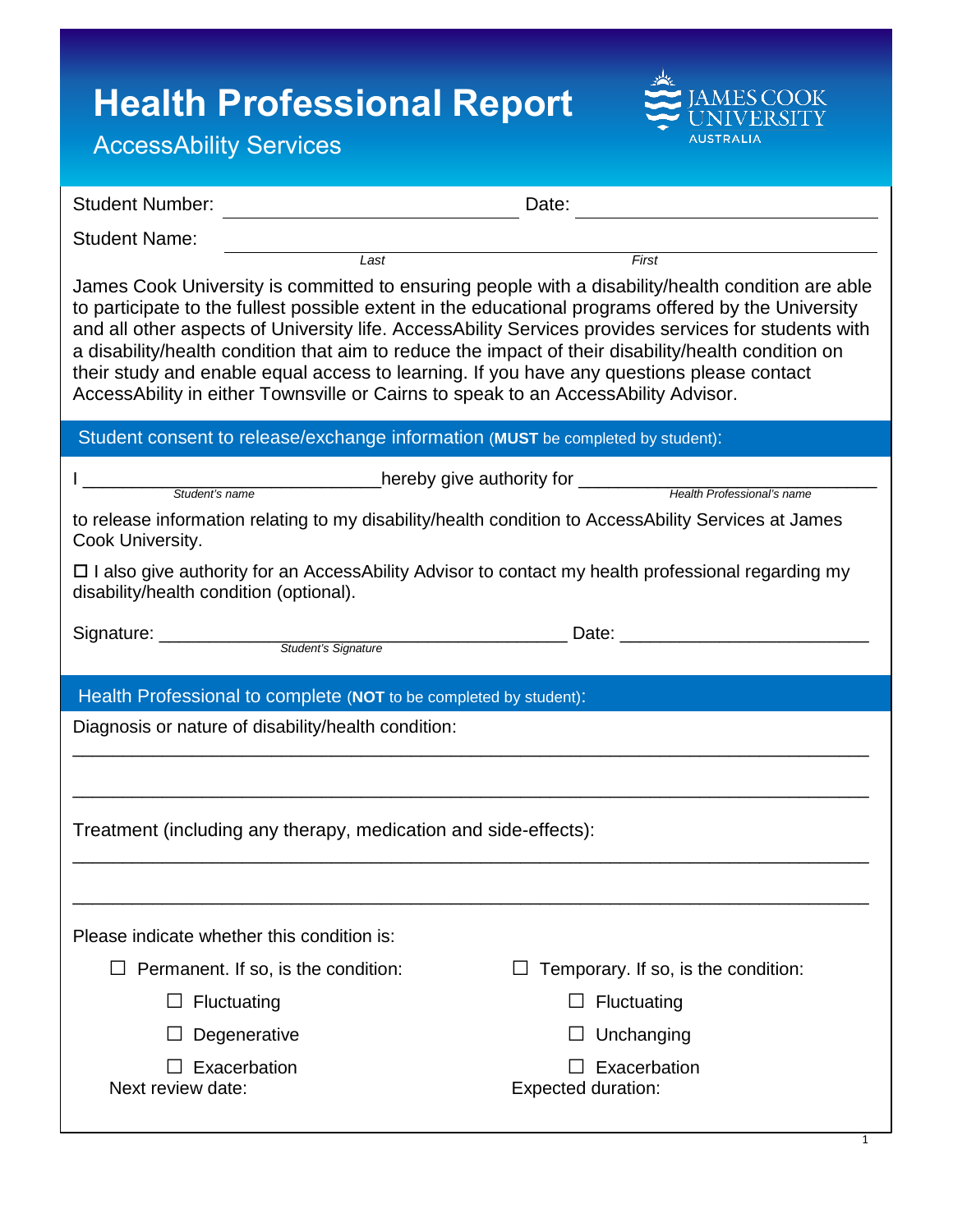| Impact of disability or health condition on study, placement and examinations at James<br>Cook University (e.g. concentration, memory, fatigue, motivation, nausea, mobility, visual acuity,<br>residual hearing):                                                                                                                                                                            |                                                                                                                  |  |  |
|-----------------------------------------------------------------------------------------------------------------------------------------------------------------------------------------------------------------------------------------------------------------------------------------------------------------------------------------------------------------------------------------------|------------------------------------------------------------------------------------------------------------------|--|--|
|                                                                                                                                                                                                                                                                                                                                                                                               |                                                                                                                  |  |  |
|                                                                                                                                                                                                                                                                                                                                                                                               |                                                                                                                  |  |  |
|                                                                                                                                                                                                                                                                                                                                                                                               |                                                                                                                  |  |  |
|                                                                                                                                                                                                                                                                                                                                                                                               |                                                                                                                  |  |  |
| Please indicate supports that may assist study arrangements for this student below:<br>(e.g. Assistive technology/equipment, alternative formatting, extra reading and/or writing<br>time considerations for assessments or examinations, ergonomic furniture, rest breaks,<br>medication, separate venue for exams)<br>Comments provided will be taken into consideration in our assessment. |                                                                                                                  |  |  |
|                                                                                                                                                                                                                                                                                                                                                                                               |                                                                                                                  |  |  |
|                                                                                                                                                                                                                                                                                                                                                                                               |                                                                                                                  |  |  |
|                                                                                                                                                                                                                                                                                                                                                                                               |                                                                                                                  |  |  |
| <b>Professional's Details:</b>                                                                                                                                                                                                                                                                                                                                                                | <b>Practice Stamp:</b>                                                                                           |  |  |
|                                                                                                                                                                                                                                                                                                                                                                                               |                                                                                                                  |  |  |
|                                                                                                                                                                                                                                                                                                                                                                                               |                                                                                                                  |  |  |
|                                                                                                                                                                                                                                                                                                                                                                                               |                                                                                                                  |  |  |
|                                                                                                                                                                                                                                                                                                                                                                                               |                                                                                                                  |  |  |
|                                                                                                                                                                                                                                                                                                                                                                                               |                                                                                                                  |  |  |
|                                                                                                                                                                                                                                                                                                                                                                                               |                                                                                                                  |  |  |
| <b>Contact Details:</b><br><b>Townsville</b><br>Phone: 07 4781 4711<br>Email: accessability.tsv@jcu.edu.au<br>Hours: Monday – Friday 9am to 4pm                                                                                                                                                                                                                                               | <b>Cairns</b><br>Phone: 07 4232 1150<br>Email: accessability.cns@jcu.edu.au<br>Hours: Monday - Friday 9am to 4pm |  |  |

Z:\WELL\AS\A Accessability Induction Pack - CNS\AccessAbility Pack SP2 2017 Documents\AccessAbility Health Professional Report July 2017 .docx CRICOS Provider Code 00117J

2